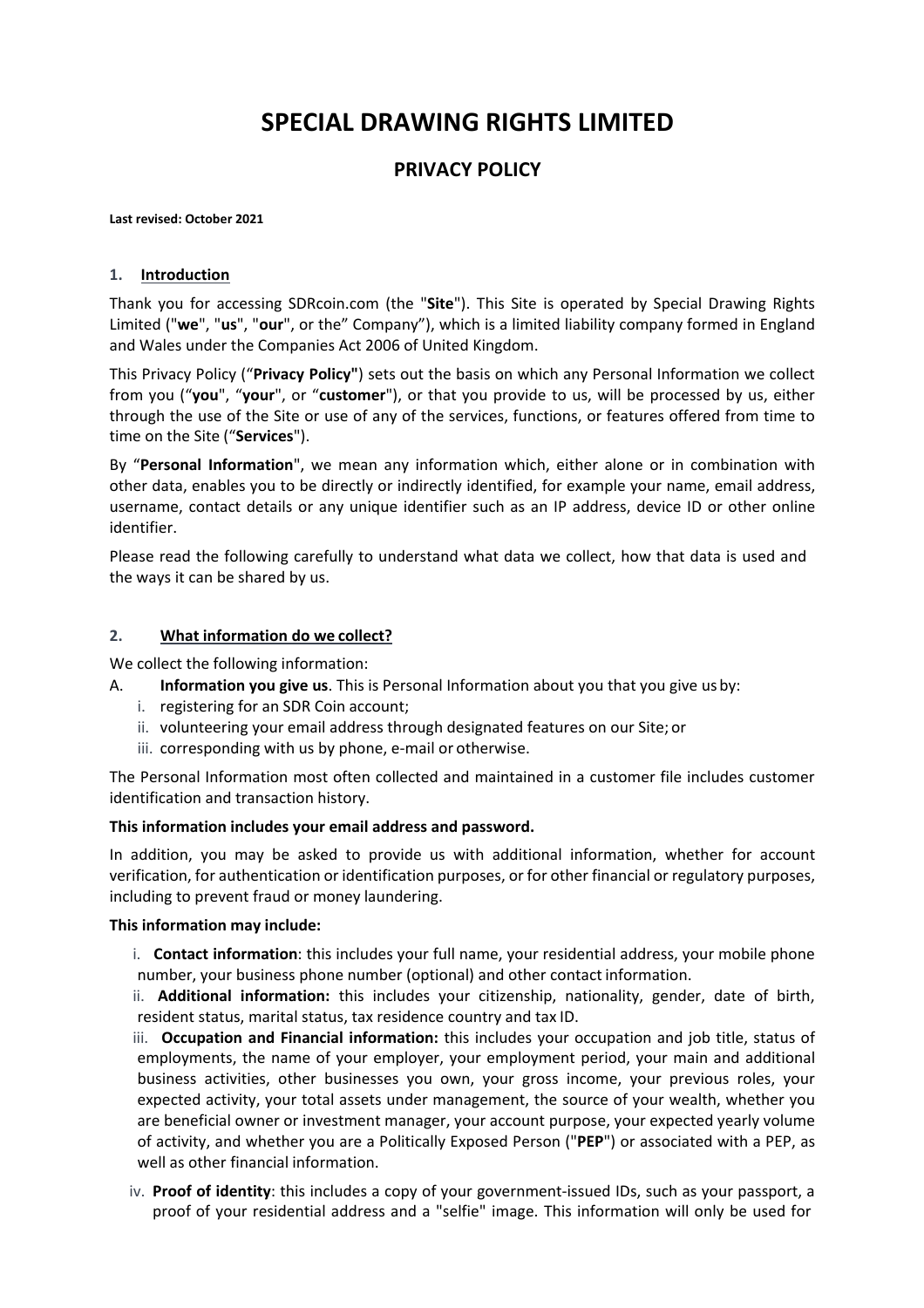account verification, authentication or identification purposes, or for other financial or regulatory purposes, including the prevention of fraud or money laundering.

Please note that certain features of our Site or Service would not be accessible if you elect not to provide us this information, as this information is necessary for the performance of our contractual obligations, for our legitimate interest or in order to meet regulatory requirements.

It is important that the Personal Information we hold about you is accurate and current. Please keep us informed if your Personal Information changes during your relationship with us.

B. **Information we collect about you**. Each time you use the Services, we automatically collect the following information, which may be considered to be Personal Information when combined with other information about you:

i. technical information, including the Internet protocol (IP) address used to connect your computer or other device to the Internet, browser type and version, time zone setting, browser plug-in types and versions, operating system and platform; and

ii. information about your visit, including the dates and times you use the Site length of visits to certain pages, page interaction information (such as scrolling, clicks, and mouseovers), methods used to browse away from the page, and any phone number used to call the contact phone number provided on our Site.

C. **Third party sources**. We may receive from third parties certain information related to you, for the purpose of carrying out our Service, for authentication and fraud prevention purposes, as well as to meet certain regulatory requirements (such as Know Your Customer and Anti-Money Laundering regulations).

#### **3. Purposes for which we collect your Personal Information.**

If you wish to transact on and use the Site or use the Services, we will collect information about you for the purposes set out below:

A. Establish and maintain a responsible commercial relationship with you, including to identify and authenticate your access to certain features of the Site and Services;

B. Understand your needs and your eligibility for products and services, including our Site and Services;

C. Inform you about trading and financing features, including providing you with information about developments and new products, changes and enhancements to the Site and new features of the Services;

D. Develop, enhance, and market products and services and provide products and services to you;

- E. Process billing and collection of any fees;
- F. Conduct surveys and get feedback from you;
- G. Deliver products and services to you;
- H. Provide you with news and other matters of general interest to you as our customer;

I. Detect and prevent fraudulent and illegal activity or any other type of activity that may jeopardize or negatively affect the integrity of the Site or Services, including by identifying risks associated with your activity on our Site or Services;

J. Investigate violations of our policies and enforce them, including our Terms of Use;

K. Investigate and resolve disputes in connection with your use of the Services;

L. Meet legal and regulatory requirements (such as Know Your Customer and Anti-Money Laundering regulatory requirements), or requests by other governmental authorities, courts and law enforcement agencies, or comply with a subpoena or similar legal process or respond to a government request.

M. Analyse trends, administer the Site, track customers movements, and gather broad demographic information for aggregate use. For systems administration and detecting usage patterns and troubleshooting purposes, our web servers also automatically log standard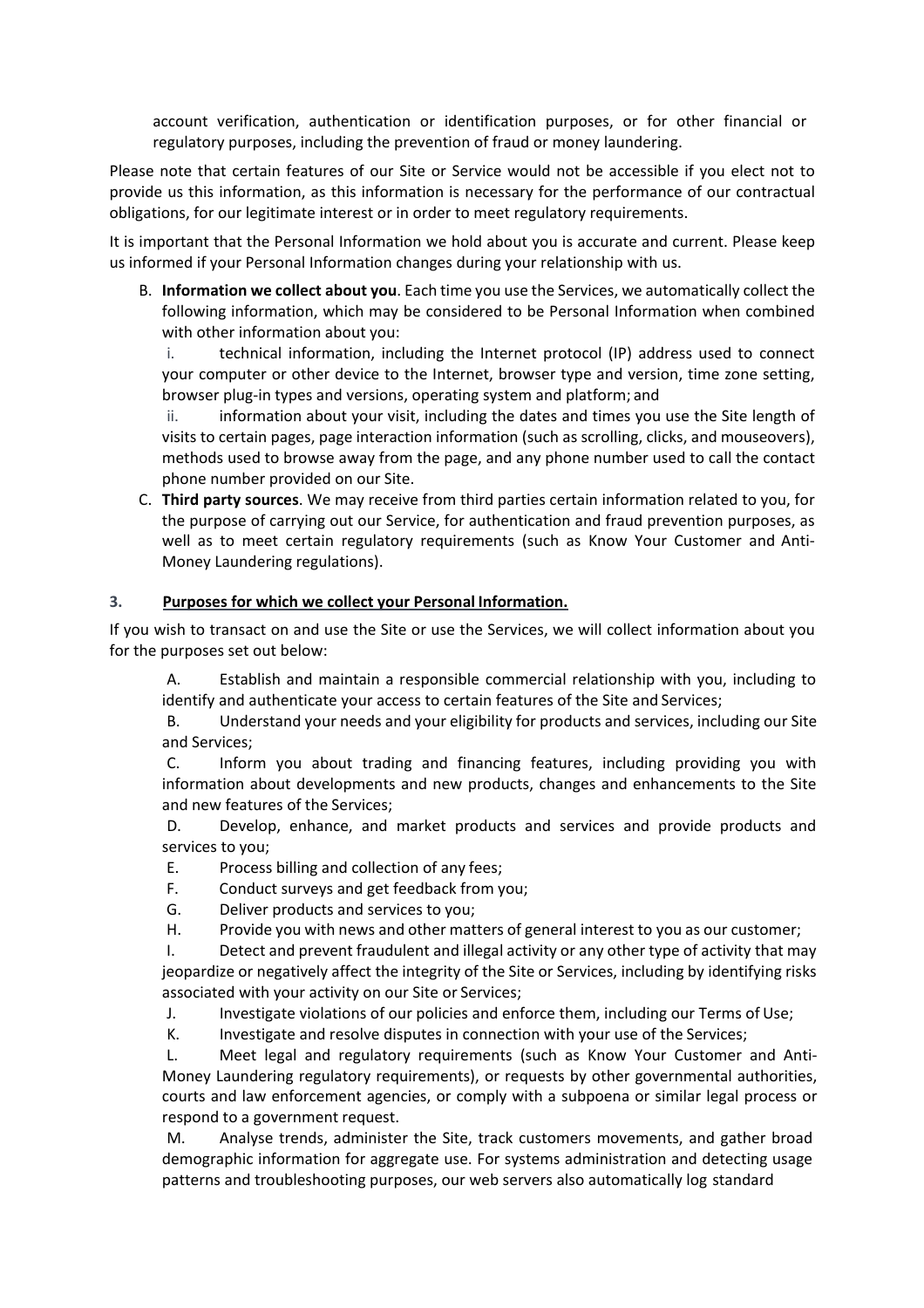access information including browser type, access times/open mail, URL requested, and referral URL.

Please note that we reserve the right to block access for any customer accessing the Site via a proxy service intending to conceal original identity. This includes access via the Tor anonymity network.

### **4. Legal bases on which we process your Personal Information**

We will process your Personal Information on the following grounds:

A. Where it is necessary for us to perform contract with you or in your interests; and/or

B. Where it is necessary for our legitimate interests (or those of a third party) and your interests and fundamental rights do not override those interests. Legitimate interest means the interest of our organization in conducting and managing our business to enable us to better serve you and provide you with a secure experience on the Site. We ensure that we balance any potential impact on you and your rights before we process your Personal Information for our legitimate interests. We do not use your Personal Information for activities where our interests are overridden by the impact on you (unless we have your consent or are otherwise required or permitted to do so by law).

C. Where we have your consent to do so.

## **5. Minors**

The Site and Services are not designed for or directed to persons under the age of 18 ("Legally of Age"). If you are not Legally of Age, you should not use the Services nor provide any Personal Information to us.

We reserve the right to access and verify any Personal Information collected from you. In the event that we become aware that a user who is not Legally of Age has shared any information, we may discard such information. If you have any reason to believe that a minor has shared any information with us, please contact us at through the contact details below.

#### **6. Marketing**

We may use your Personal Information, such as your name, home address, email address, telephone number etc., ourselves or by using our third-party subcontractorsfor the purpose of providing you with promotional materials, concerning the Services.

We may also share and disclose Personal Information with our marketing affiliates for the purpose of providing you different marketing offers, which we, or our Marketing Affiliates, believe are relevant for you. Our marketing affiliates may use this Personal Information for different marketing techniques, such as direct email, post, SMS and telephone marketing purposes.

You may at any time decline receiving further marketing offers from us or from our business partners and marketing affiliates by contacting us through the contact details available below, or by following any opt-out or "unsubscribe" link available on our commercial communications. Please note that even if you unsubscribe from our marketing mailing list, we may continue to send you service-related updates and notifications.

## **7. Third Party Tracking Technologies**

When you visit or access our Services (for example when you visit our Site), we use (and authorize third parties to use) web beacons, cookies, pixels, scripts, tags and other technologies ("**Tracking Technologies**").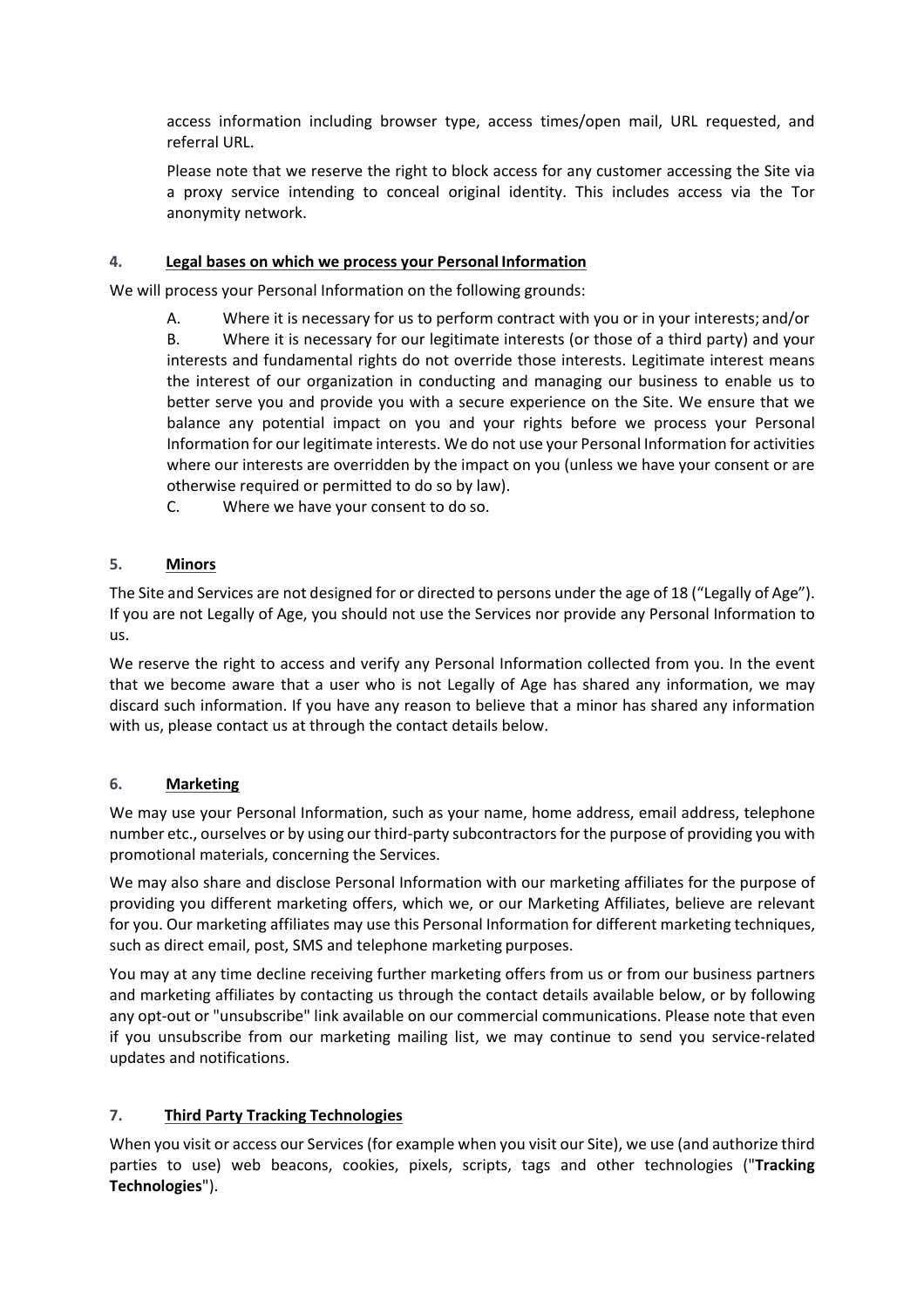The Tracking Technologies allow us to automatically collect information about you and your online behaviour, as well as your device (for example your computer or mobile device), for different purposes, such as in order to enhance your navigation on our Services, improve our Services' performance and customize your experience with our Services. We also use this information to collect statistics about the usage of our Services, perform analytics, deliver content which is tailored to your interests and administer services to our Users, advertisers, publishers, customers and partners. To learn more, please visit our **Cookie Policy.**

## **8. Security and Confidentiality**

We are committed to protecting your privacy. Internally, only people with a business need to know Personal Information, or whose duties reasonably require accessto it, are granted accessto customers' Personal Information. They will only process your Personal Information on our instructions and they are subject to a duty of confidentiality.

The Site's systems and data are periodically reviewed to ensure that you are getting a quality service and that leading security features are in place. We have put in place procedures to deal with any actual or suspected data breach and will notify you and any applicable regulator of a breach where we are legally required to do so.

# **9. Data Sharing**

We share your Personal Information as set out below:

A. With any member of our group, which means our contractors, affiliates, employees, representatives, subsidiaries, our ultimate holding company and itssubsidiaries.

B. With our service providers, to the extent necessary to supply the Services to you.

C. With selected third parties, including analytics and search engine providersthat assist us in the improvement and optimization of the Services.

D. With potential purchasers or investors in the Company, or in the event of a corporate transaction (e.g., sale of a substantial part of our business, merger, reorganization, bankruptcy, consolidation or asset sale of an asset or transfer in the operation thereof) in relation to the Company (in such event, the acquiring company or transferee will assume the rights and obligations as described in this Privacy Policy).

E. If we are under a duty to disclose or share your Personal Information in order to comply with any legal obligation, or in order to enforce or apply our Terms of Service and other agreements; or to protect the rights, property, or safety of the Company, our clients, or others.

F. With financial bodies, regulators and law enforcement agencies, as well as with courts, tribunals and administrative bodies, as required by law or regulation, or to comply with a subpoena or similar legal process or respond to a government request.

G. With fraud detection and identity authentication vendors, in order to detect and prevent fraudulent and illegal activity;

H. We reserve the right to share current and historical bids, asks, and market prices; opening and closing range prices; high-low prices; trade prices; estimated and actual trade volumes; settlement prices; and other aggregate data and information related to the Digital Tokens traded on the Site.

# **10. International Transfers**

Please note that our businesses, as well as our trusted partners and service providers, are located around the world. Any information that we collect (including your Personal Information) is stored and processed in various jurisdictions around the world for the purposes detailed in this Privacy Policy. Please note thatsome data recipients may be located outside the European Economic Area (the "**EEA**"). In such cases we will transfer your Personal Information only to such countries as approved by the European Commission as providing adequate level of data protection, or where the recipient is Privacy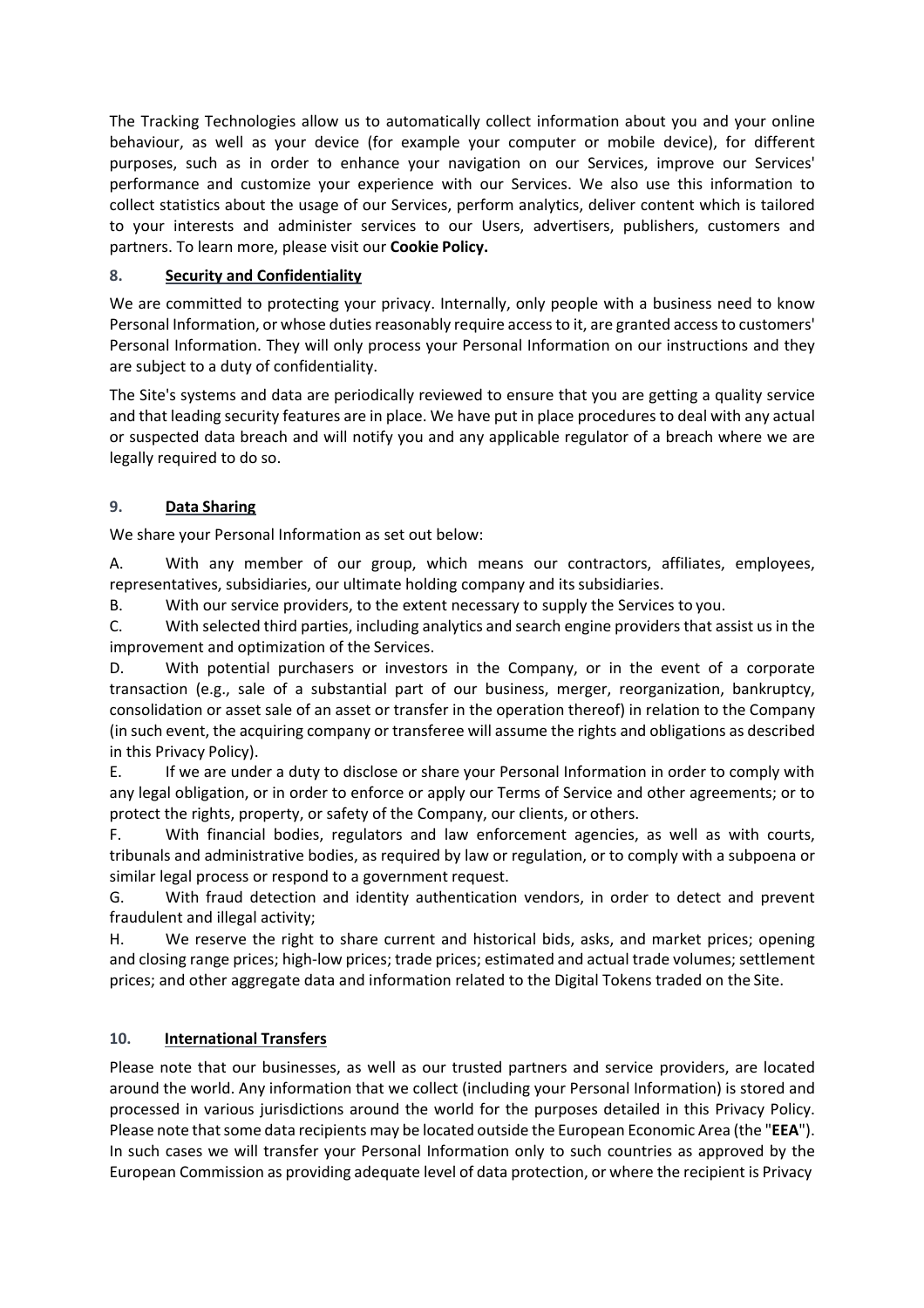Shield certified, or where we enter into legal agreements ensuring an adequate level of data protection.

# **11. Retention of Personal Information**

If you have registered with an account through our Site or Services, we will retain your Personal Information during the period your account is active. In addition, we will retain your Personal Data for additional periods, to enable us to meet its legal obligations under applicable laws or regulations, such as Know-Your-Customer and Anti-Money Laundering regulations.

In addition, we may retain your Personal Information for longer periods, provided that retaining such information is necessary for the Company's legitimate interests, such as fraud prevention and record keeping, as well as for payment, billing or tax purposes.

## **12. Your Rights**

You have a number of rights in relation to how we process your Personal Information. These include the right to:

A. access the Personal Information that we may hold about you;

B. rectify any inaccurate Personal Information that we may hold about you;

C. have your Personal Information erased in certain circumstances, for example, where it is no longer necessary for us to process your Personal Information to fulfil our processing purposes; or where you have exercised your right to object to the processing;

D. restrict the processing of your Personal Information where, for example, the information is inaccurate or it is no longer necessary for us to process such information or where you have exercised your right to object to our processing;

E. object to the processing of your Personal Information which may be exercised in certain circumstances, for example, where we are processing your Personal Information for direct marketing purposes, or where your own legitimate interests outweigh ours; and

F. have your data ported to a new service provider, in certain circumstances.

Please note that we may need to request specific information from you to help us confirm your identity and ensure your right to exercise any of your rights. This is a security measure to ensure that Personal Information is not disclosed to any person who has no right to receive it. We may also contact you to ask you for further information in relation to your request to speed up ourresponse.

*We* try to respond to all legitimate requests within one month. Occasionally it may take us longer than a month if your request is particularly complex or you have made a number of requests. In this case, we will notify you and keep you updated.

## **13. Other Sites**

A. This Privacy Policy and the use of your Personal Information only applies to the information you provide and the information that is collected by us as described herein. You are cautioned that if you disclose Personal Information or personally sensitive data through use of the Internet, such as through chat rooms, communities, bulletin boards, social mediator other public online forums, this information may be collected and used by other persons or companies over which we have no control. It is your responsibility to review the privacy statements, policies, terms, and conditions of any person or company to whom you choose to link or with whom you choose to contract. We are not responsible for the privacy statements, policies, terms, conditions, or other content of any site not owned or managed by us.

B. We take all reasonable endeavours to protect and safeguard Personal Information, but there are protective measures you should take, as well. Do not share your Personal Information with others unless you clearly understand the purpose of their request for it and you know with whom you are